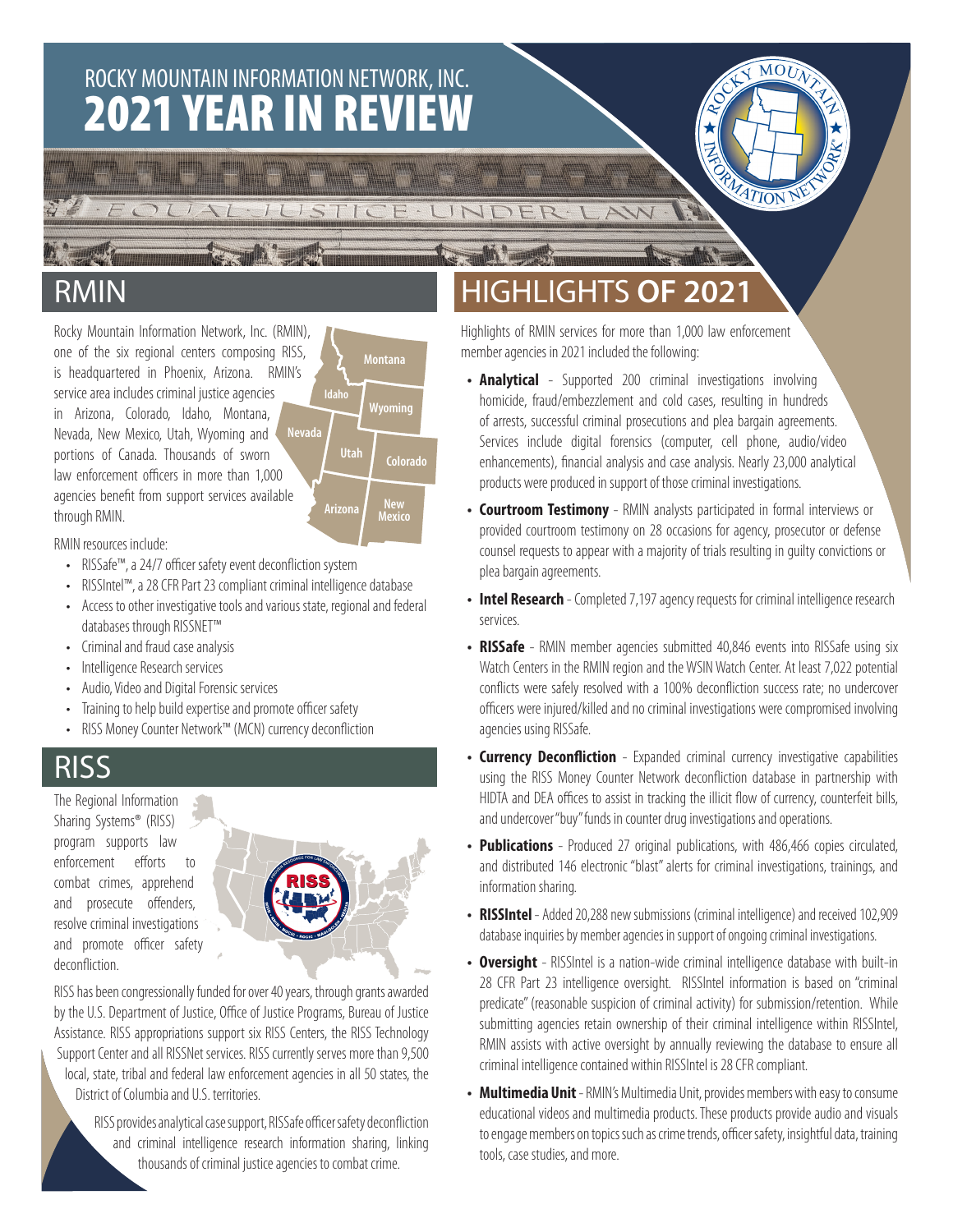### **EXECUTIVE** DIRECTOR'S MESSAGE **Val Biebrich**



### 2021 RMIN EXECUTIVE POLICY BOARD OF DIRECTORS

It is my pleasure to present the Rocky Mountain Information Network (RMIN) Annual Report for calendar year 2021. This document summarizes the services and support provided to approximately 1,000 law enforcement member agencies within RMIN's eight state region consisting of Arizona, Colorado, Idaho, Montana, Nevada, New Mexico, Utah, Wyoming, as well as parts of Canada.

Established in 1977, RMIN is one of six regional centers that are part of the RISS (Regional Information Sharing Systems) Program, which is a bi-partisan, congressionally funded grant program managed by the U.S. Department of Justice, Office of Justice Programs, Bureau of Justice Assistance. The RMIN Executive Policy Board, which consists of two representatives from each of the eight states, is an integral part of RMIN, as they serve as the governing oversight board for management and operations. The success of the RISS Program is rooted in the concept of a national name with a regional focus.

Despite the ongoing challenges that the Coronavirus pandemic presented throughout the year, RMIN remained committed to our mission to assist local, state, federal, and tribal criminal justice partners by providing solutions and services that promote officer safety, facilitate information/ intelligence sharing, and support criminal investigations.

During 2021, the six RISSafe Watch Centers within the RMIN region processed a record number of 40,846 deconfliction events and resolved 100% of the 7,015 RISSafe conflicts. RMIN analysts provided casework support to law enforcement investigators and prosecutors in 200 analytical cases and intelligence research staff received 7,197 requests for assistance, nearly double from the prior year.

RMIN remains committed to providing law enforcement investigators with the resources and expertise necessary to successfully assist with criminal investigations and combatting crime while remaining steadfast in our commitment to officer safety. Thank you for all that you do!



A change to the RMIN Executive Policy Board of Directors during 2021 resulted when the following individual stepped down from the Board during the year:

> **Nevada Lazaro Chavez, Deputy Chief** Las Vegas Metropolitan Police Department October 2019 – May 2021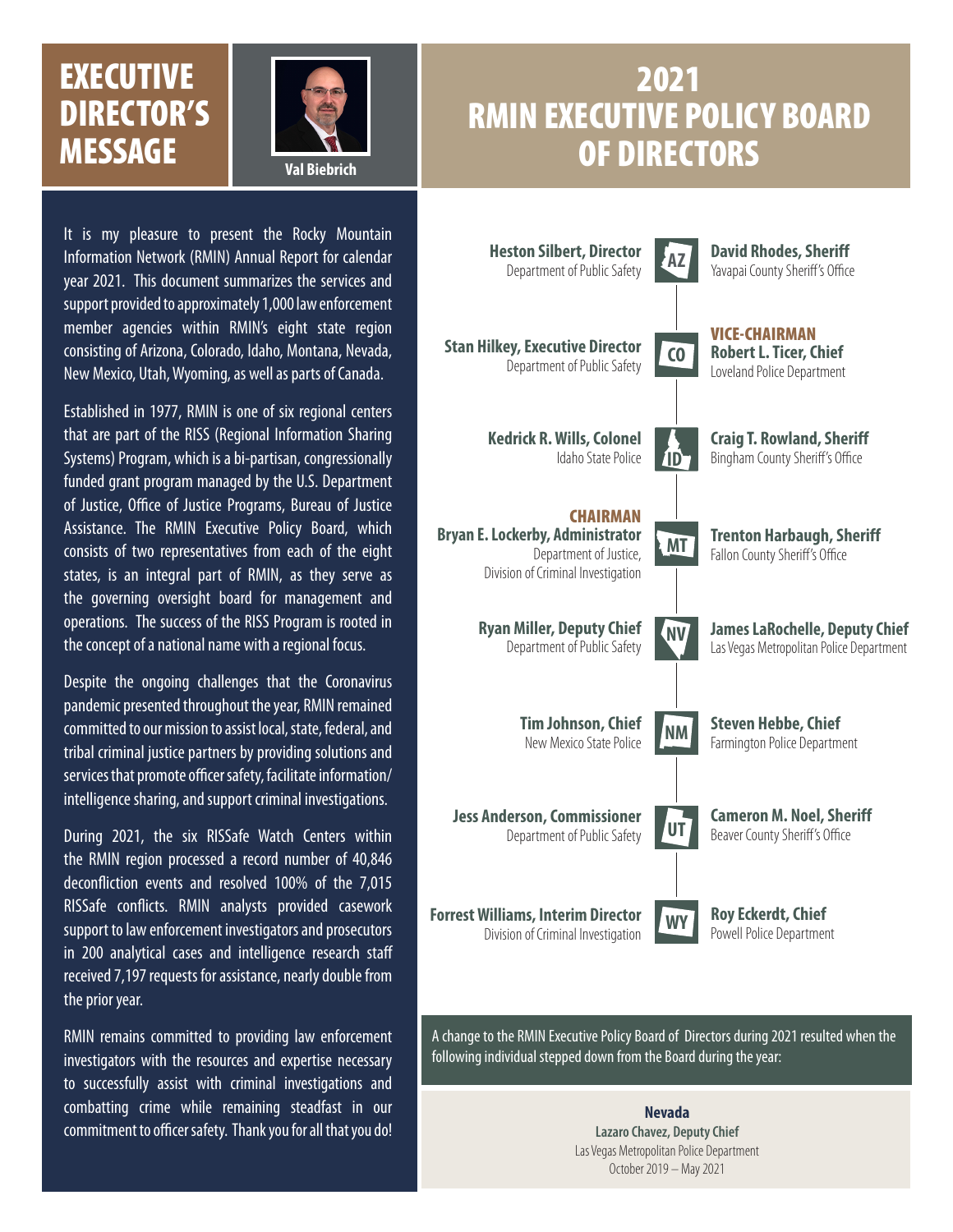# 2021 STATISTICAL HIGHLIGHTS | RMIN SERVICES

Headquartered in Phoenix, Arizona, RMIN serves over 19,000 law enforcement officers from more than 1,000 member agencies in its eight-state region (Arizona, Colorado, Idaho, Montana, Nevada, New Mexico, Utah, Wyoming) and three provinces in Canada. For a more detailed statistical breakdown,*[CLICK HERE](https://extranet.riss.net/public/0f8b5648-8921-4211-bb8d-06d8a8507ec0)*.





200 ANALYTICAL CASES **SUPPORTED** 

22,876 ANALYTICAL PRODUCTS

### ANALYTICAL **SERVICES**

- Cell Tower Mapping & Communication Analysis
- 2D & 3D Crime Scene Diagrams
- Link Analysis
- Event & Investigative Timelines
- Courtroom Testimony
- Financial Analysis

RISSafe /

**OFFICER** 

**SAFETY** 

• RISSafe Mobile

• BOLOs

• Officer Safety Website

• 24/7 RISSafe Watch Center

• Audio/Video Forensic Analysis

• Nationwide Officer Safety Event Deconfliction System (RISSafe)

• Videos & Safety Awareness Information

• Computer/Cell Phone/Digital Media Forensics



RISSafe Officer Safety

314 RISSAFE **PARTICIPATING AGENCIES** 

40,846 RISSAFE EVENTS

7,022 RISSAFE CONFLICTS



439 LAW ENFORCEMENT INFORMATION COORDINATOR ON-SITE VISITS

### INFORMATION SHARING

- Criminal Intelligence
- Target/Subject Deconfliction
- Numerous Databases & Millions of Records
- Law Enforcement Briefings & Publications
- Special Research Reports
- Field Services Support & Technical Assistance



RESEARCH CASES **SUPPORTED** 

### INTELLIGENCE RESEARCH

- Investigative Reports
- Driver's License Photos
- Criminal Background Information
- Phone Provider/Subscriber Information
- Social Media Research
- Fugitive, Wanted, & Missing Person Checks
- FBI's National Data Exchange (N-DEx)
- Network of Law Enforcement Contacts
- Access to Partner Resources

# RISSNET **RESOURCES**

- RISS Criminal Intelligence Database (RISSIntel)
- RISS Officer Safety Event Deconfliction System (RISSafe)
- RISSLeads™ Investigative Website
- RISS Money Counter Network
- RISS Master Telephone Index™
- Access to Partner Resources

# TRAINING

- Investigative Techniques
- Crime Trends
- Narcotics, Criminal
- Organizations, & Major Crimes
- Cybercrime
- Countering Violent Extremism
- Analytical
- Officer Safety
- Courtroom Testimony
- Criminal Intelligence

**PUBLICATIONS** 

- RMIN Bulletin
- Training Opportunities
- Analytical Eye
- Request for Information

• Attempt to Locate

• Fugitive at Large

• Annual Report • Wanted Person



53

20,618 RISSNET USERS (INDIVIDUALS)

RMIN TRAINING EVENTS

4,035 TRAINING **ATTENDEES**